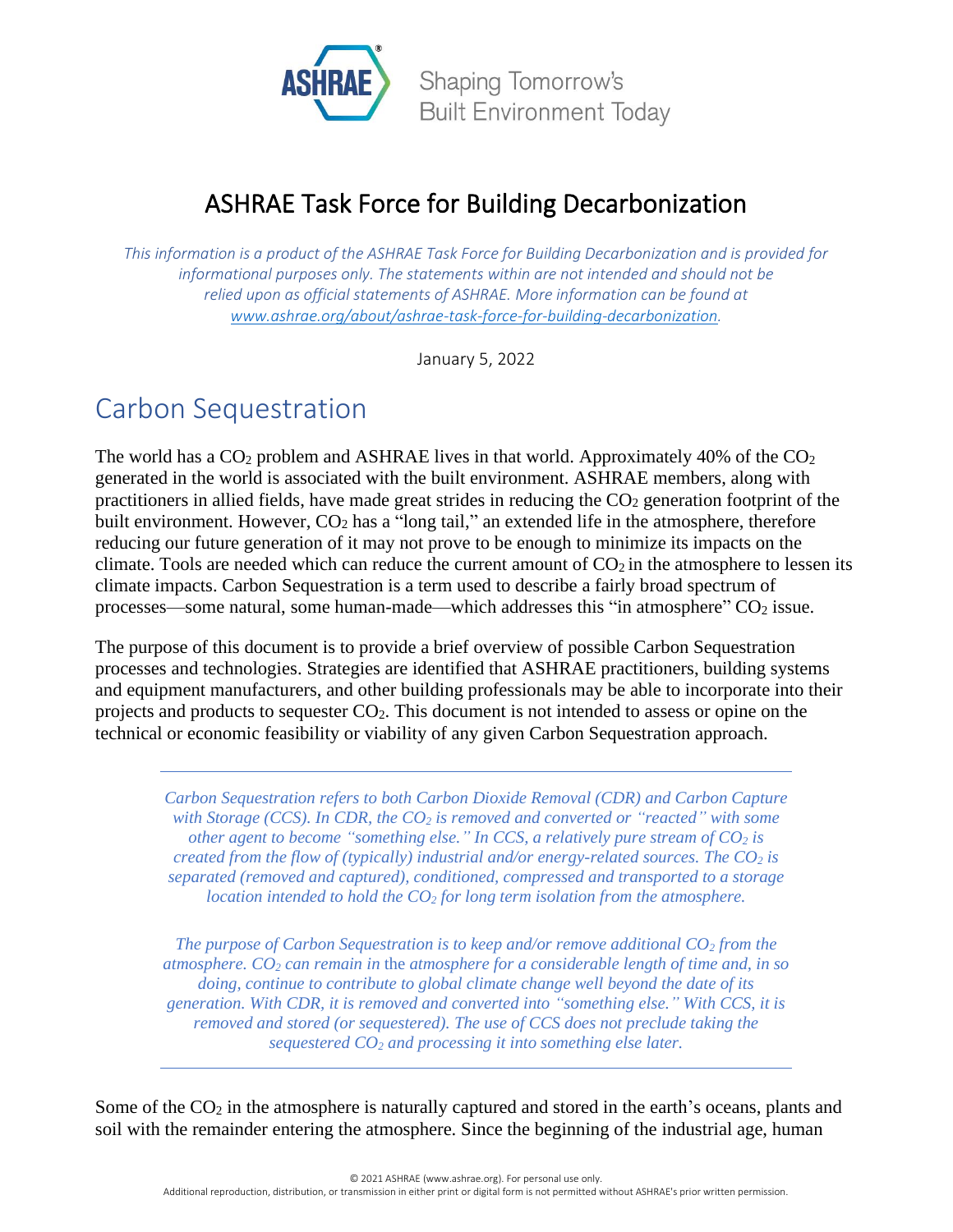activities have added  $CO<sub>2</sub>$  and other greenhouse gases to the atmosphere at rates which exceed the ability of the earth to handle the excess without considerably changing the climate. Carbon sequestration processes and technologies could offset the increasing  $CO<sub>2</sub>$  levels in the atmosphere and possibly reduce catastrophic climate change.

The main avenues of carbon sequestration and storage are:

- Oceanic—storage of atmospheric and aquatic carbon in water environments
- Terrestrial—storage of atmospheric carbon in vegetation, soils, and aquatic environments
- Geologic—storing  $CO<sub>2</sub>$  in underground or subsea geologic formations
- Manufactured Products—capture and/or conversion of  $CO<sub>2</sub>$  into other chemicals or materials

Table 1 lists sequestration processes and technologies in alphabetical order. Each is summarized following the table.

| 1. | <b>Biochar</b>                                          | <b>Capture and Storage</b>    |
|----|---------------------------------------------------------|-------------------------------|
| 2. | Bioenergy with Carbon Capture and Storage (BECCS)       | <b>Capture and Storage</b>    |
| 3. | <b>Carbon Capture and Utilization (CCU) Concrete</b>    | <b>Capture and Storage</b>    |
| 4. | <b>Carbon Storage and Enhanced Oil Recovery</b>         | <b>Capture and Storage</b>    |
| 5. | CO <sub>2</sub> to Chemicals, Fuels, and Other Products | <b>Capture and Conversion</b> |
| 6. | <b>Enhanced Weathering Technology</b>                   | <b>Capture and Storage</b>    |
| 7. | <b>HVAC Systems Capture</b>                             | Capture                       |
| 8. | <b>Vegetation and Soil Management</b>                   | <b>Capture and Storage</b>    |

#### **Table 1. Carbon Sequestration Processes and Technologies**

#### Biochar

Biochar is "pyrolyzed" biomass: **plant material that has been burnt at high temperatures under low oxygen levels**. Biochar application to agricultural soils has the potential to **increase crop yields**– but it is very hard to make a consistent product or predict soil reactions.<sup>1</sup>

### Bioenergy with Carbon Capture and Storage [\(BECCS\)](https://www.carbonbrief.org/beccs-the-story-of-climate-changes-saviour-technology)

BECCS is a [carbon removal](https://www.american.edu/sis/centers/carbon-removal/fact-carbon-removal.cfm) technique that depends on two technologies. Biomass (organic material, e.g., from planted trees) is converted into heat, electricity, or liquid or gas fuels (the "bioenergy" step), and the carbon emissions from this bioenergy conversion are captured and stored in geological formations or embedded in long-lasting products (the "carbon capture and storage" step).

# Carbon Capture and Utilization (CCU) Concrete

Concrete contributes 8% of total annual  $CO<sub>2</sub>$  emissions worldwide, primarily associated with the production of cement.<sup>2</sup> The volume of concrete used in building projects should be minimized to

<sup>2</sup> <https://e360.yale.edu/digest/the-cement-industry-one-of-the-worlds-largest-co2-emitters-pledges-to-cut-greenhouse-gases>

<sup>1</sup> This definition is a direct quotation from E. Adlen and C. Hepburn, 10 Carbon Capture Methods Compared: Costs, Scalability, Permanence, Cleanness, [https://energypost.eu/10-carbon-capture-methods-compared-costs-scalability-permanence-cleanness/.](https://energypost.eu/10-carbon-capture-methods-compared-costs-scalability-permanence-cleanness/)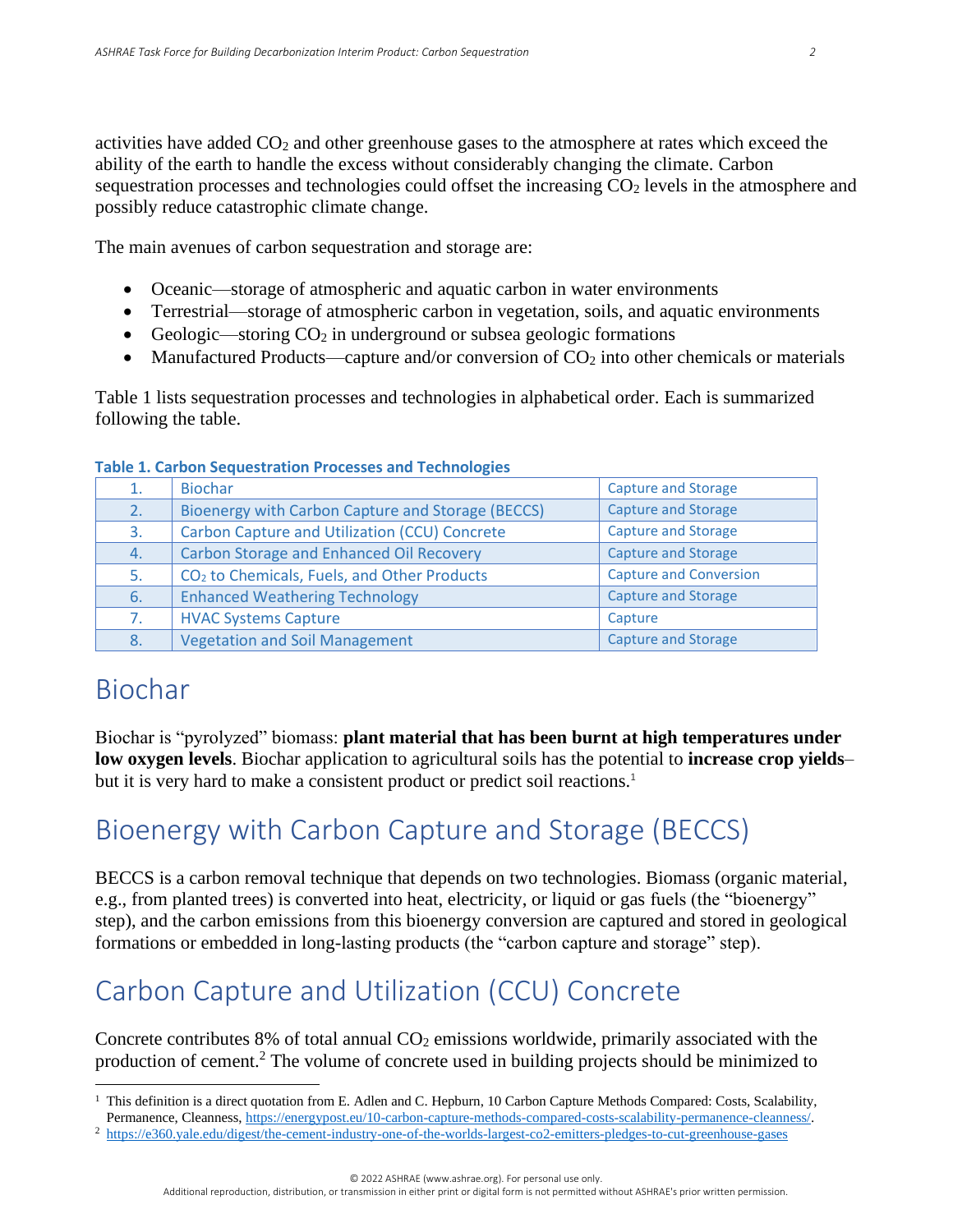reduce embodied energy. Concrete can be subjected to two distinct types of carbonation to sequester carbon. The first is weathering carbonation, which concerns mature concrete reacting over an extended period when it is exposed to carbon dioxide in the atmosphere. The second is early age carbonation, which involves utilizing carbon dioxide in the production of concrete wherein the reaction occurs at early ages of fresh concrete. The carbonation can take place as early as concrete mixing stage and can end prior to, or in line with, the conclusion of accelerated curing (as much as 48 hours later).

### Carbon Storage and Enhanced Oil Recovery Technologies

Called *carbon dioxide enhanced oil recovery*, CO<sub>2</sub> emissions are captured from fossil fuel-fired power plants and other major industrial CO<sub>2</sub> sources, then transported to old oil fields where production peaked long ago. By injecting the captured  $CO<sub>2</sub>$  into existing oil wells that have been producing diminishing amounts of crude oil, hard-to-get crude oil expands after mixing with CO2, boosting oil recovery. <sup>3</sup> The oil becomes thinner, allowing it to flow more freely into an old oil well thus reviving production in an old oil field. Alternatively, captured  $CO<sub>2</sub>$  can be injected one to two kilometers deep into porous rock formations where it is sealed and monitored by experts to ensure there is no leakage or impact on public safety or the environment.

# CO<sup>2</sup> to Chemicals, Fuels, and Other Products

 $CO<sub>2</sub>$  to chemicals technology involves catalytic conversion of  $CO<sub>2</sub>$  to build products, such as methanol, urea (to use as fertilizer) or polymers (for use in durable products, e.g., buildings or cars).

 $CO<sub>2</sub>$  to fuels approach centers on the concept of the large-scale re-use of  $CO<sub>2</sub>$  released by human activity to produce synthetic fuels. There are three types of fuels which could be produced by different strategies involving CO<sub>2</sub> conversion by physicochemical approaches (viz. photo and/or electro and/or thermal catalytic conversion):

- sustainable (or renewable) synthetic methanol
- syngas production derived from flue gases from coal-, gas-, or oil-fired electric power stations
- photochemical production of other synthetic fuels

Although these three prototypical areas differ in their ultimate applications, the underpinning thermodynamic considerations center on the conversion and hence the utilization of CO2.

Another approach to converting  $CO<sub>2</sub>$  to other products involves microalgae. Microalgae can be grown in wastewater and exposed to sunlight for photosynthesis. It can then be used to fix  $CO<sub>2</sub>$  at high efficiencies and then process the biomass to make products, such as fuels and high-value chemicals.

# Enhanced Weathering Technology

Enhanced weathering is a method that involves storing carbon in the ocean through a chemical reaction that removes  $CO<sub>2</sub>$  from the atmosphere. Weathering is a natural process whereby rocks are

<sup>3</sup> [www.netl.doe.gov/sites/default/files/netl-file/co2\\_eor\\_primer.pdf](http://www.netl.doe.gov/sites/default/files/netl-file/co2_eor_primer.pdf)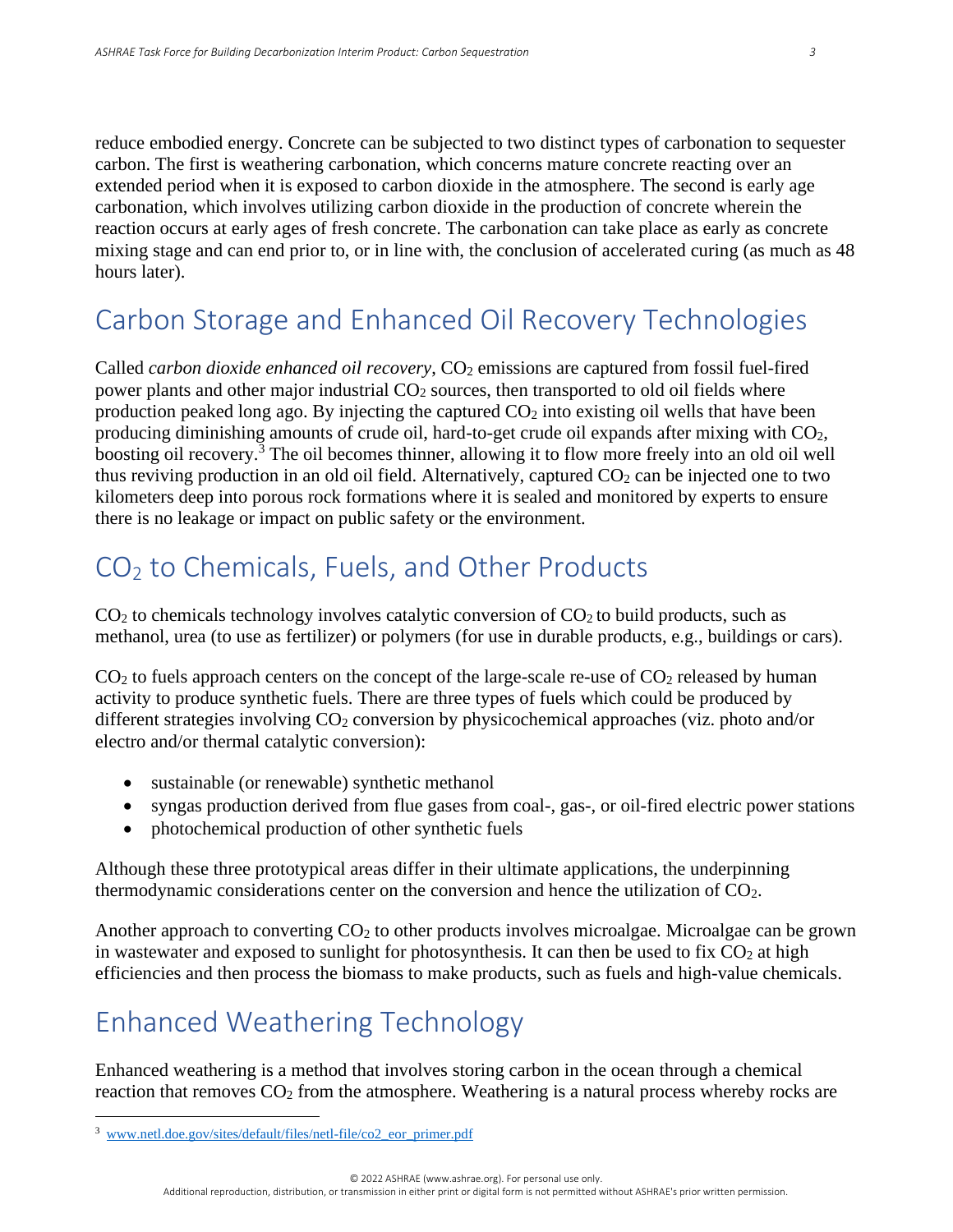broken down by rainwater, extreme temperatures or human activity. This process normally takes place over millions of years, constituting an important carbon sink. Enhanced mineral weathering is the speeding up of this natural process, whereby rocks are ground into fine particles and spread across large spans of land or the ocean. Rock particles (dust or powder) could be applied on open ocean regions or combined with agriculture with the additional benefit of enhancing crop yields and preventing soil erosion. Best climates for weathering are hot and humid climates.

#### HVAC Systems Capture

Within the buildings context, two primary sources of  $CO<sub>2</sub>$  are: return air and flue gas from fuel-based thermal systems. Air quality within a building plays an important role in the well-being of its occupants whether it be a residential or an office space. Some of the critical contaminants include chemicals such as volatile organic compounds (VOCs), aldehydes, ozone, carbon monoxide in addition to high concentrations of carbon dioxide and low oxygen concentration. Numerous research studies have shown the negative impact of some of these contaminants on the general health and cognitive abilities of the residents.<sup>4</sup> Typical  $CO_2$  concentrations in return air vary from 400 ppm to 2000 ppm.<sup>5</sup> Gas-solid contactors such as packed and fluidized beds, membranes, monoliths, fibers are potential candidates for integration with air handling systems in buildings to capture the CO2. Commercial application of materials and processes is now being explored by several organizations, with a target cost of much less than \$100/ton of CO<sub>2</sub>. Hydroxides, Amines packed into granules, or porous honeycomb, among others are some of the approaches being utilized for large scale direct air capture (DAC) applications.

Flue gas from fuel-fired thermal equipment on the other hand produces  $CO<sub>2</sub>$  at concentrations of 4% to 7%, depending on the fuel type.<sup>6</sup> Sorbents are considered to be the most suitable materials for such applications and must possess high selectivity towards  $CO<sub>2</sub>$  since flue gas contains oxygen depleted air along with criterion pollutants and water. Other desirable characteristics include high capacity, long-term stability, fast reaction kinetics, low regeneration energy demand.

Different sorbent materials utilized in DAC and CCS technologies are potentially suitable for applications in HVAC-related CO<sup>2</sup> sequestration. These include carbon-based materials, zeolites, porous organic polymers, ionic liquids, resins, metal-organic-frameworks, solid amine hybrids, and carbonates.

These technologies are methods of capturing  $CO<sub>2</sub>$  and are currently in the research phase to early product cycle. Additional development is needed to identify viable technologies and opportunities for storage, reuse, or conversion.

# Vegetation and Soil Management

Vegetation and soil management can enhance natural carbon sequestration—the process by which atmospheric carbon dioxide is taken up by trees, grasses, and other plants through photosynthesis and

<sup>4</sup> Allen, J.G., et al. (2016), Associations of cognitive function scores with carbon dioxide, ventilation, and volatile organic compound exposures in office workers: A controlled exposure study of green and conventional office environments. *Environ Health Perspect*, 124(6): 805–12.

<sup>5</sup> Taylor, S.T. (2006). CO2-based DCV Using 62.1-2004. *ASHRAE Journal* 48(5):67–75.

[https://netl.doe.gov/coal/carbon-capture/post](https://netl.doe.gov/coal/carbon-capture/post-combustion#:~:text=However%2C%20flue%20gases%20from%20natural,therefore%2C%20requires%20greater%20energy%20input)[combustion#:~:text=However%2C%20flue%20gases%20from%20natural,therefore%2C%20requires%20greater%20energy%20input](https://netl.doe.gov/coal/carbon-capture/post-combustion#:~:text=However%2C%20flue%20gases%20from%20natural,therefore%2C%20requires%20greater%20energy%20input)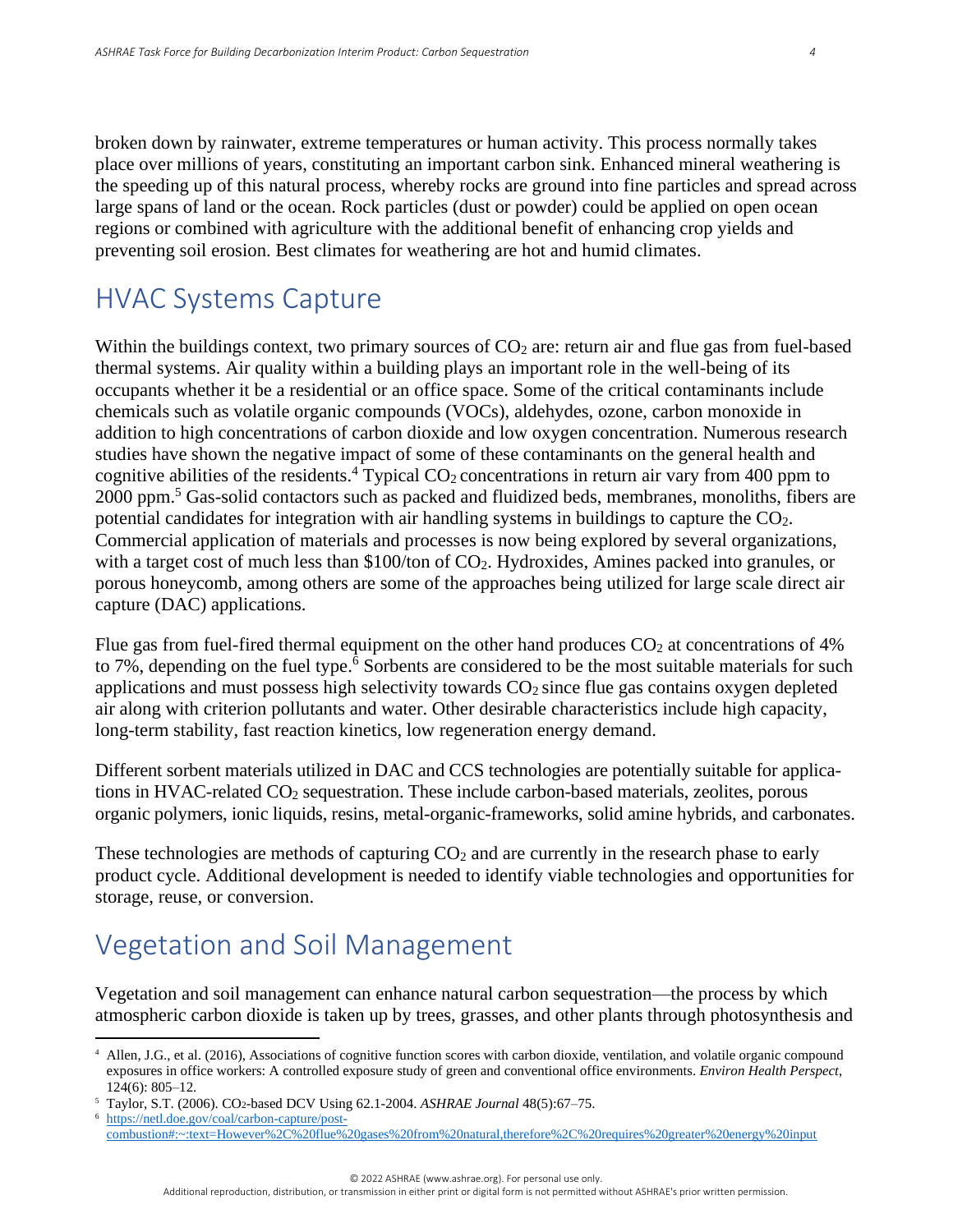stored as carbon in biomass (trunks, branches, foliage, and roots) and soils. This approach includes multiple processes.

Restoring soil enhances agricultural yields while increasing soil carbon retention. The technique seeks opportunities to increase soil carbon in all ecosystems—from tropical forests to pasture to wetlands—by planting trees in areas not presently treed (afforestation), by replanting degraded areas (reforestation), replanting native species or engineering the landscape to enhance carbon sequestration (rewilding), increased mulching of biomass instead of burning, large-scale use of biochar, improved pasture management, effective erosion control, and restoration of wetlands, mangroves, salt marshes, and sea grasses.

An additional approach is to literally "green" buildings and perhaps, some associated impervious man-made surfaces using plants. This includes adding green roofs, vegetated berms, vegetated walls, and parking areas constructed of permeable pavers.

The enhanced nature-based carbon sequestration helps to directly reduce atmospheric  $CO<sub>2</sub>$ concentrations whilst also creating a series of other benefits such as biodiversity, and improved air and water quality.

#### Applicability

The following questions can be used as a framework to identify the applicability of each technology to ASHRAE member interests:

- Is the technology scalable to a building, typical building site, or campus where it would be deployed?
- What is the permanence and/or stability of the capture and sequestration, and the cleanness of the future energy mix used to power the method?
- Is it a technology that a typical ASHRAE practitioner would (or should) contribute technical or design expertise as part of their scope as a design team member?
- Is detailed knowledge, design skills and metrics of the technology at the building level required for the ASHRAE practitioner to possess, and if so, what are those skills and metrics?
- Will using this process or technology have a net reduction in  $CO<sub>2</sub>$ , when considering the endto-end carbon emissions and reductions to implement any given solution

It is acknowledged that some ASHRAE practitioners will be valuable to a project team by taking a lead in calculating a project's carbon footprint. These practitioners should be familiar with the contribution of sequestration to the carbon content of a project, but this acknowledgment stops short of advocating that the practitioner should be the designer of the process details, unless it is noted otherwise.